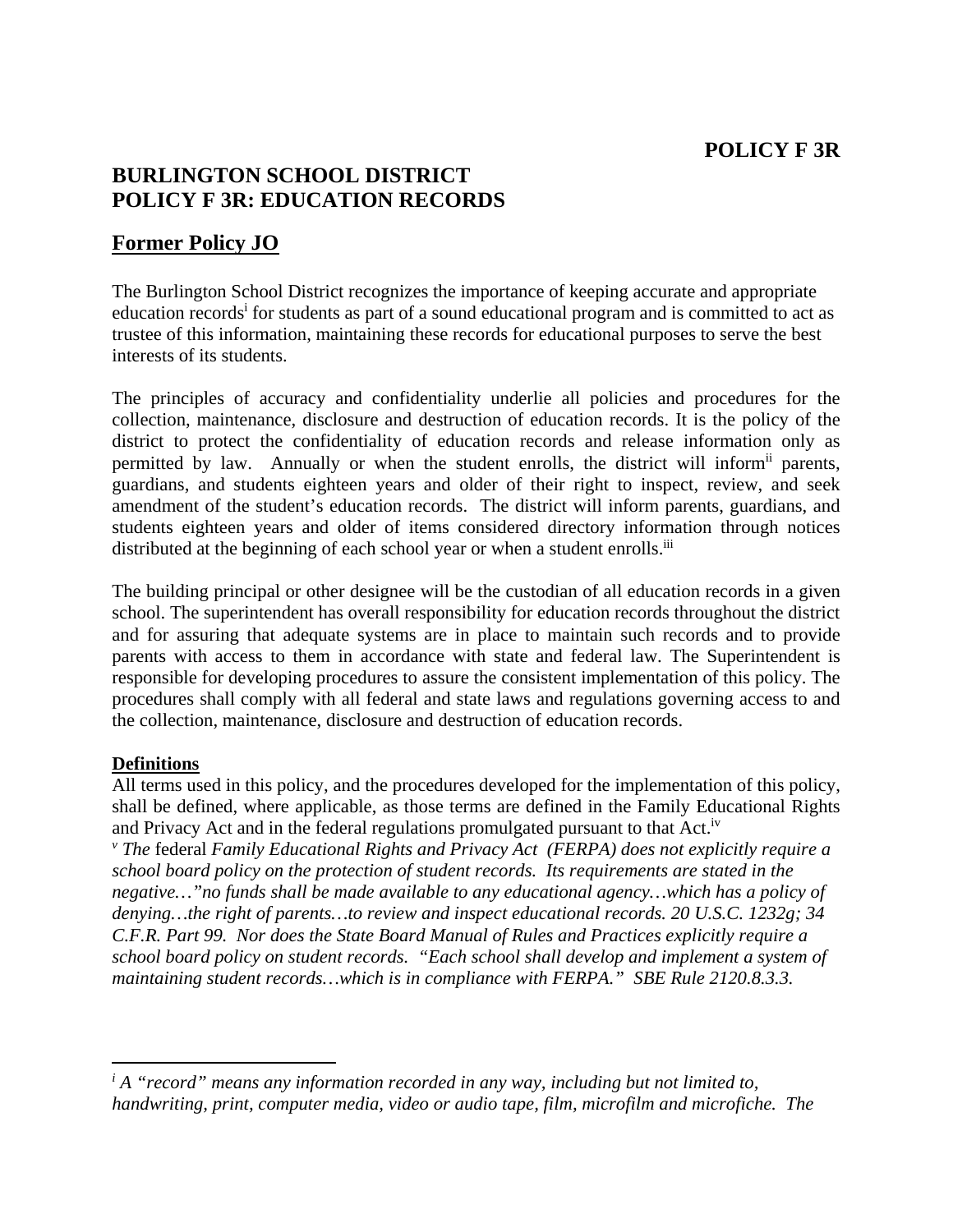*term "education records" means those records that are (1) directly related to a student, and (2) maintained by the school district, a school within the district, or a party acting for the school district or a school within the school district. It does not include a teacher's notes that are in the teacher's sole possession and shared only with a substitute teacher. 20 U.S.C. 1232g; 34 C.F.R. 99.3.* 

<u> 1989 - Johann Stoff, amerikansk politiker (d. 1989)</u>

*ii School districts are required to find an effective way to notify parents whose primary language is not English. 34 C.F.R. §99.9.* 

*iii The Family Educational Rights and Privacy Act allows schools to designate certain information as "directory information" and release it after providing public notice of the categories of information it seeks to release. "The Burlington School District designates the following information as Directory Information regarding individual students: name of parent(s)/legal guardian and address, student name, address, telephone number, date of birth, gender, weight and height of members of athletic teams, participation in activities recognized by the District, dates of attendance, degrees and awards received, yearbook pictures, and information, class pictures, most recent previous school attended and the school to where the student transferred, if applicable. This information may be disclosed at the discretion of the school principal or director of guidance. Lists of student names or other information will not be made available as Directory Information, except to a specific school PTO or class PTO designee (e.g. room mother) also at the discretion of the Principal. 34 C.F.R. 99.3, 20 U.S.C. 1232g(a)(5)(A).* 

*iv 12 U.S.C. §1232g; 34 C.F.R. §99.3.* 

Legal Reference(s): *20 U.S.C. §§1232g (Federal Family Educational Rights and Privacy Act of 1974) 20 U.S.C. § 7908 16 V.S.A. 563(27) (NCLBA Armed Forces Recruiter/Higher Education Access) 34 C.F.R. Part 99 1 V.S.A. §317 (Definitions) 15 V.S.A. §670 (Non-custodial parents) 33 V.S.A. §5536a (Juvenile court records) VT State Board of Education Manual of Rules and Practices §2120.8.3.3* 

Cross References:

Child Abuse and Neglect, H 2

Solicitation in Schools, H 5